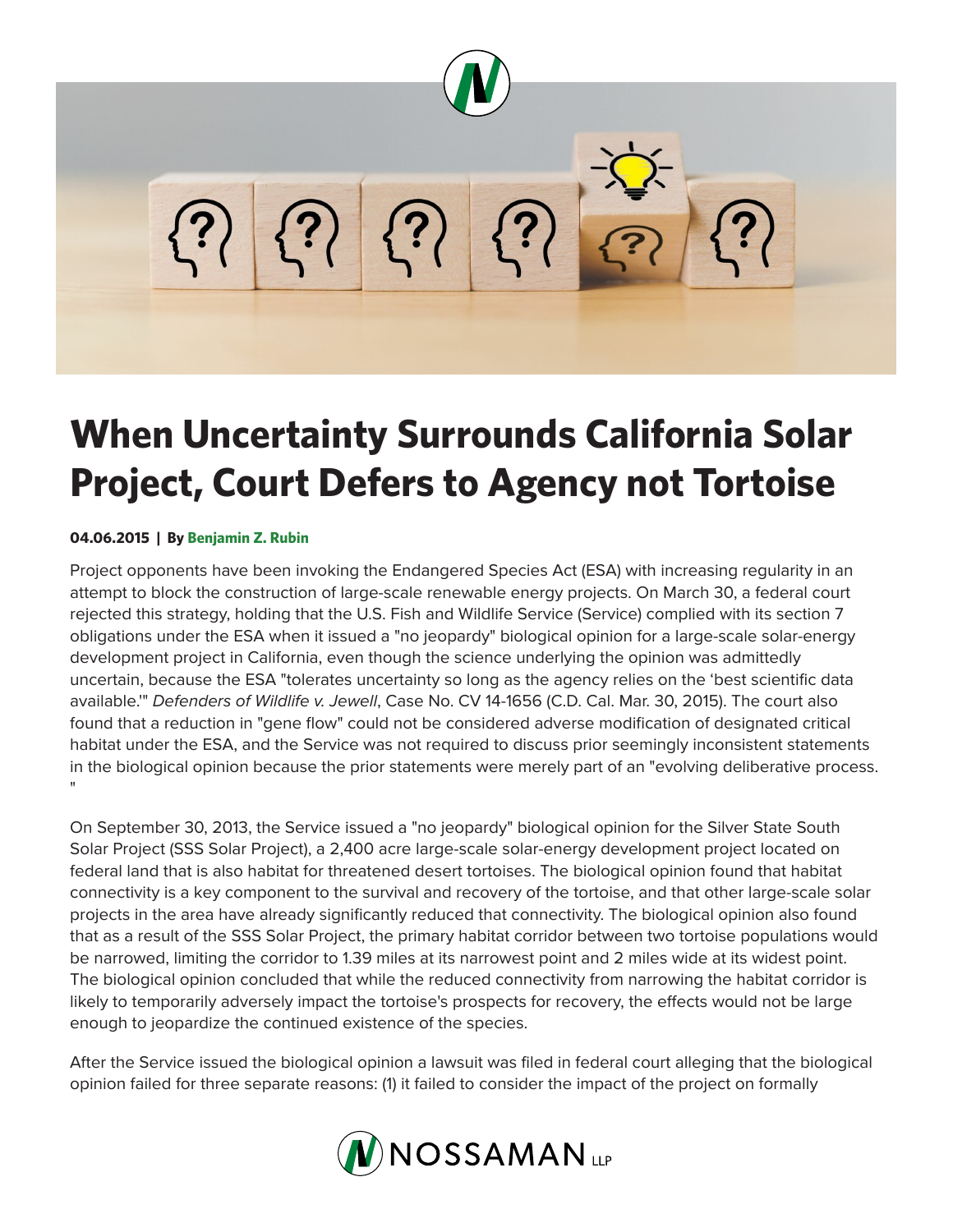designated critical habitat; (2) it improperly based the "no jeopardy" determination on unspecified remedial measures; and (3) the discussion of the proposed corridor is both internally contradictory and inconsistent with the record as a whole.

### **No Adverse Modification to Critical Habitat**

Section 7 of the ESA requires federal agencies to insure that the proposed action will not destroy or adversely modify designated critical habitat. Adverse modification has been broadly defined to include direct or indirect alterations that severely diminish the "primary constituent elements" that were the basis for designating the area as critical habitat. The biological opinion for the SSS Solar Project concluded that the project would not directly or indirectly adversely modify or destroy designated tortoise critical habitat.

The plaintiff argued that contrary to the conclusion in the biological opinion, the SSS Solar Project would adversely modify the tortoise's designated critical habitat because it would negatively impact gene flow between designated critical habitat areas. The court made short work of this argument, however, rejecting it on the basis that the "primary constituent elements" that comprise the tortoise's critical habitat are "physical characteristics" of the habitat, and gene flow is simply not a physical characteristic.

The plaintiff also argued that the biological opinion's critical habitat analysis was deficient because it failed to analyze how the "conservational value" of the designated critical habitat would be indirectly impacted by the project's narrowing of the habitat corridor. Again, the court rejected plaintiff's argument, explaining that under the ESA the issues of "habitat fragmentation and connectivity is properly analyzed as part of the 'no jeopardy' analysis, rather than the critical habitat analysis."

# **Determination Not Based on Unidentified Remedial Measures**

Plaintiff argued that the Service improperly based its "no jeopardy" determination on continued monitoring and future unspecified remedial actions, in violation of the ESA. The court declined to address the substance of this argument, however, as it disagreed with the underlying premise of plaintiff's position. Specifically, the court found that the Service's determination was not based on continued monitoring or unspecified remedial measures; instead, the determination was based on "equivocal evidence" concerning the impacts from narrowing of the corridor, and the measures identified in the biological opinion (e.g., continued monitoring) were merely imposed in light of that uncertainty in order to further protect the tortoise. As such, the court stated that it would not "penalize" the Service for taking a cautious approach, and "accounting for the possibility that the best available science now may be replaced by new information later."

# **No Inconsistency, Just An Evolving Deliberative Process**

Finally, plaintiff argued that in light of the Service's comments on the draft environmental impact statement for the SSS Solar Project regarding the optimal width for the habitat corridor and adverse affects associated with "constricting the critical linkages to a narrow corridor," the Service was required to discuss these comments in the biological opinion and explain why it reached a different conclusion in the biological opinion. The court rejected this argument, stating that as "the two findings at issue in the present case were not responsive to the same question," they were not inconsistent. Further, the court explained that the "two reports' discussions of optimal corridor width can be seen as consecutive steps in an evolving deliberative process, rather than two contradictory answers to the same question. The [Service's comments on the draft environmental document] raised the issues, and the [biological opinion] reached an ultimate conclusion."